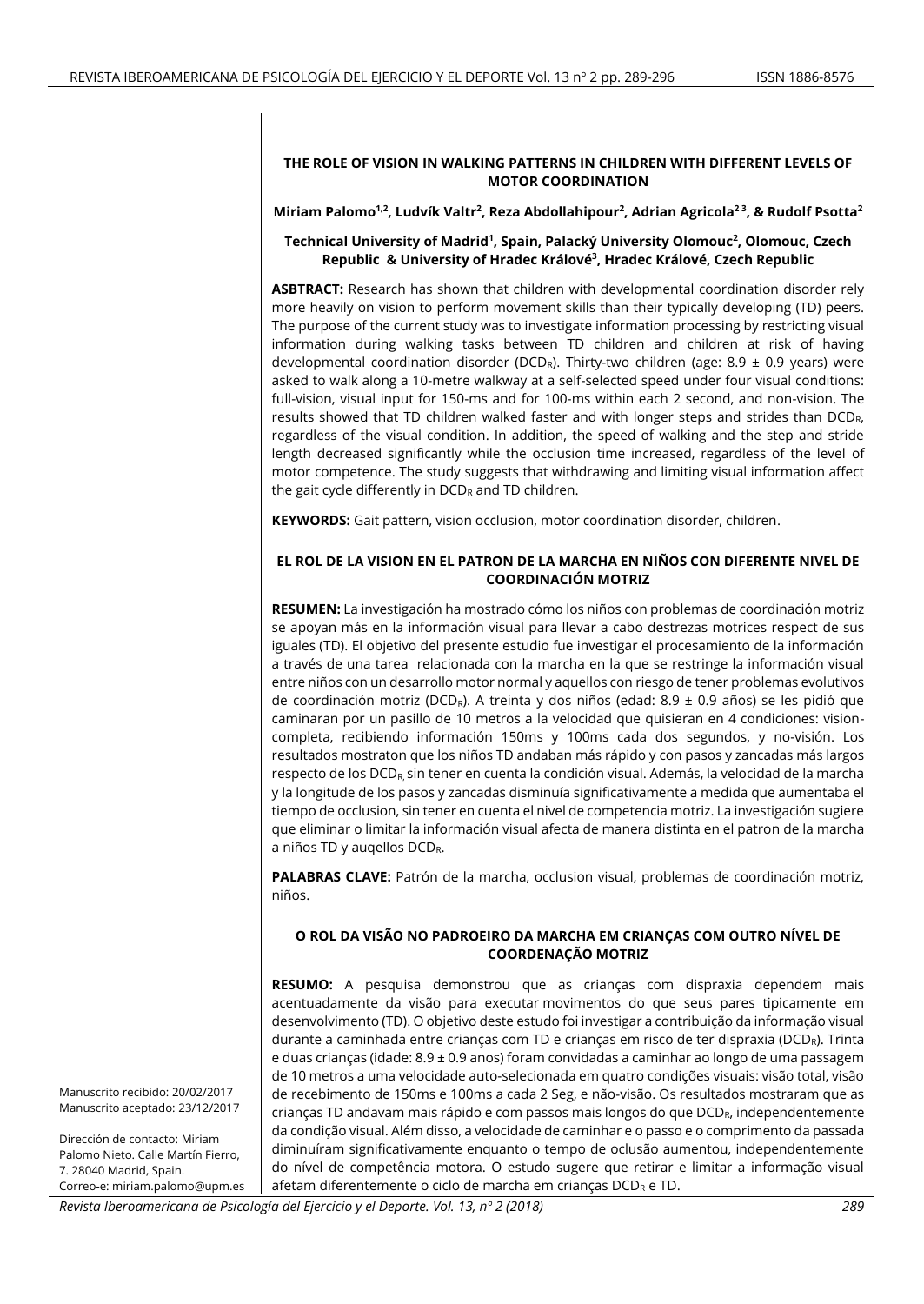**PALAVRAS-CHAVE** Padrão de marcha, oclusão da visão, dispraxia, distúrbio de coordenação motora, crianças.

Children with difficulties in the execution of various movement skills have been referred to as children with Developmental Coordination Disorder (DCD) (American Psychiatric Association, 2013). These movement difficulties can appear in daily life, school work or in physical activity during leisure time in games or sports. A feature of this specific disorder is delays in motor development which cannot be explained as a consequence of intellectual disabilities, a diagnosed medical disease or growing up in adverse environmental conditions (Henderson & Barnett 1998). Children with DCD have manifested motor problems in a variety of motor domains such as fine motor skills (Barnett & Henderson, 2005; Bieber et al., 2016; Smits-Engelsman, Wilson, Westenberg, & Duysens, 2003), gross motor skills (Gallahue & Ozmun, 1998; Haywood & Getchell, 2001) and/or balance (Ferguson, Aertssen, Rameckers, Jelsma, & Smits-Engelsman, 2014; Forseth & Sigmundsson, 2003; Jelsma, Ferguson, Smits-Engelsman, & Geuze, 2015; Jelsma, Geuze, Mombarg, & Engelsman, 2014; Pless, Persson, Sundelin, & Carlsson,*.* 2001; Tsai, Wu, & Huang, 2008).

DCD is a heterogeneous syndrome. The mechanisms that underlie movement difficulties may originate from different sensorimotor impairments. Very often it has been suggested that DCD may emerge from problems involved in information processing such as visual and/or kinesthetic perception, assuming that a deficit in visual perception is common among children with DCD (Wilson & McKenzie, 1998; Wilson, Ruddock, Smits-Engelsman, Polatajko, & Blank, 2013). Also, the lower capacity for perception integration, both identification or differentiation of sensory stimuli, planning and selecting movement response, organizing and sequencing motor response can cause general impairment in motor coordination (Ayres, 1972; Williams, 2002). In addition, DCD can be associated with problems in the execution of movements. However, a child might be able to process information and planning of motor response (Mandich, Polatajko, Missiuna, & Miller, 2001).

While some scientific evidence have shown that there are no perceptual deficits in children with DCD (Schoemaker, Van der Wees, Flapper, Verheij-Jansen, Scholten-Jaegers, & Geuze, 2001), a general agreement in the literature assumes that a defect in motor planning or motor execution can be associated with impairments of visual perception, including visual information processing (Lord & Hulme, 1988; Ruiz, Mata, & Jimenez, 2005; Wilson & McKenzie, 1998; Wilson, Miles, Vine, & Vickers, 2012). In this regard, the importance of visual inputs for both planning and visual control of movements have been labelled as one of the most important factors of motor coordination (Schmidt & Lee, 2011; Vickers, 2007). Some studies have demonstrated that children with DCD, in comparison to typically developing (TD) peers, may rely more heavily on visual perception/information in order to perform their movements (Bair, Barela, Whitall, Jeka, & Clark, 2011; Deconinck, DeClerq, Savelsbergh, VanCoster, Oostra, Dewitte, & Lenoir, 2006a; Wilmut, 2017). It has also been shown that children with DCD have a greater deficiency in visual spatial processing both with and without motor response,

suggesting that DCD children may have a deficit in visual information processing, especially visuospatial orientation (Wilson & McKenzie, 1998). Since perceptual information is crucial for motor control of most human movements, it could be assumed that movements may be impaired as a consequence of visual reduction (from full vision to non-vision), affecting the accuracy, fluency and efficiency of the execution of movements. Previous studies (Hallemans, Beccu, Van Loock, Ortibus, Truijen, & Aerts, 2009), have shown a significant influence of visual deprivation (i.e. non vision) on fundamental movement skills such as human locomotion, specifically on gait patterns. However, to date only one study has been conducted regarding DCD children, walking and visual deprivation (Deconinck et al., 2006a). In that study visual deprivation was achieved only by limitation of lightning in two conditions: with normal lighting and in darkness.

In the present study we were interested in examining the time span that is necessary for visual information processing in children at risk of having Developmental Coordination Disorder (DCDR) in comparison with their typical peers. The children with DCD<sub>R</sub> are characterized by moderate movement difficulties which require monitoring in ongoing motor development. In this regard, it has been suggested that 100ms is the minimum time that is necessary to recognize or become aware of visual stimuli (Vickers, 2007), while between 150ms and 180ms is necessary for the ability to see a stimulus and initiate a simple movement (Schmidt & Lee, 2011).

Therefore, the question was whether there are differences in information processing between TD and DCDR. Potential impairments in visual information processing could be highlighted in gait patterns under limited visual time availability, such as 100ms and 150ms in  $DCD<sub>R</sub>$  children in comparison to TD children. Normally some reduction or absence of vision can be compensated by proprioceptive input stimuli as the major source of information in order to conform to the requirements of motor control (Tremblay, 2010). Thus, manipulation of the visual conditions in an experiment can show a subject's capacity for using proprioceptive information and/or his/her dependency on visual stimuli in order to execute a given task. If children with  $DCD<sub>R</sub>$  have difficulty only with visual perception processing, their performance should be similar in comparison with TD children when vision is withdrawn (Deconinck et al., 2006a) or limited (present study). In the opposite case, they should have a problem with kinesthetic or proprioceptive information processing in comparison with TD children. We hypothesized that some differences in gait pattern parameters could appear between TD and  $DCD<sub>R</sub>$  children as a consequence of the differences in information processing.

### **METHODS**

**Participants**

In this study sixteen typical development (TD) children (aged 9.0 ± 1.0 years, 8 boys and 8 girls), and sixteen age-matched children at risk of having developmental coordination disorder (DCDR),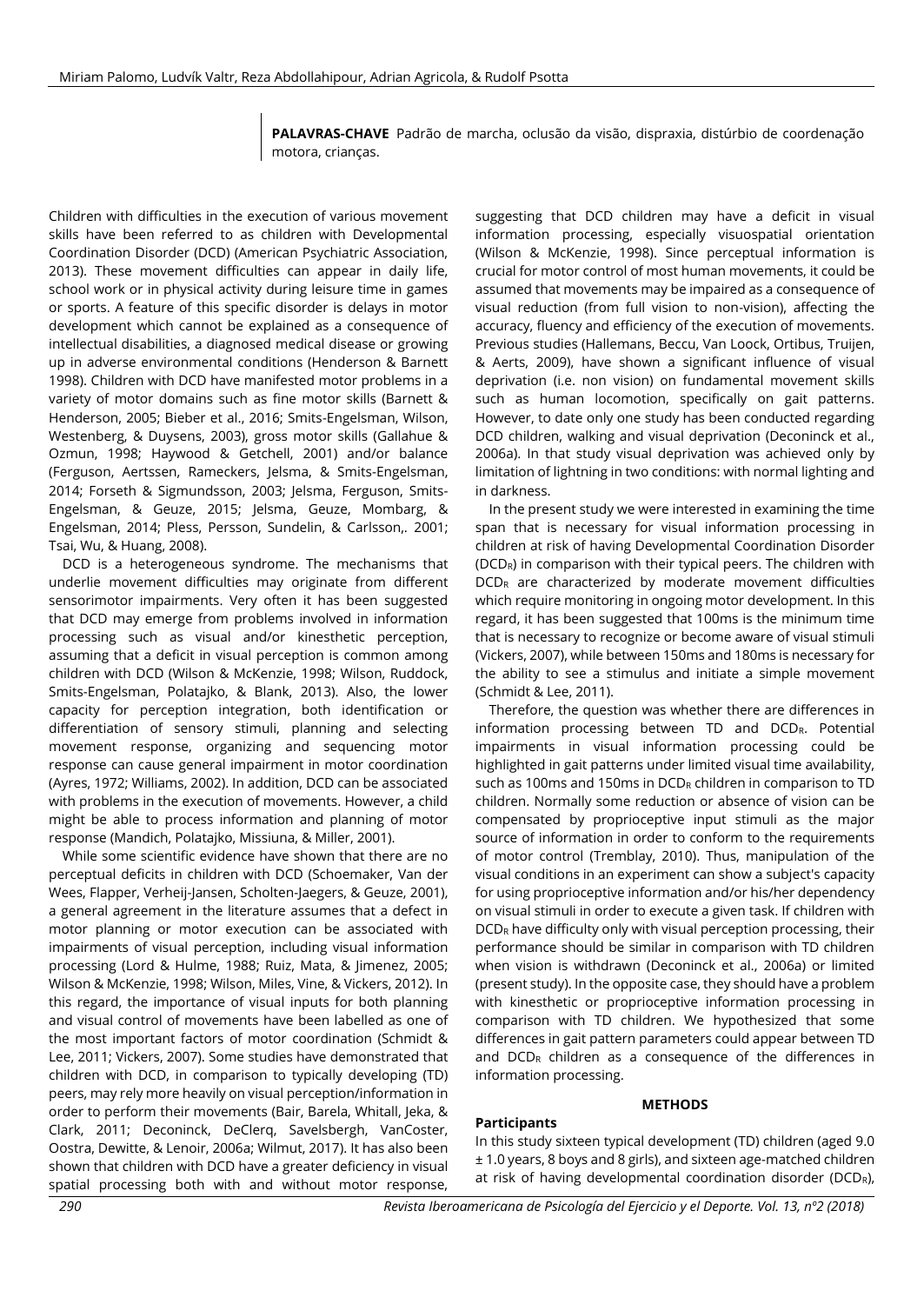$(8.9 \pm 0.8 \text{ years}, 13 \text{ boys}$  and 3 girls) were selected from 397 children attending typical schools. A multidisciplinary examination assessment together with a Movement Assessment Battery Test for Children-2 (MABC-2 test) (Henderson, Sudgen, & Barnett, 2007) were conducted in order to fulfil the criteria for diagnosing children with DCD<sub>R</sub>.

Only the children with sound physical, psychological and mental health were included in the study. Children from the TD and  $DCD<sub>R</sub>$  groups did not differ significantly from each other in body weight, height and functional leg length. Ethical approval of the present research was obtained from the review board of the university. Written informed consent was also obtained from all the parents of the children and the school principals. The children were not aware of the purpose of the study.

#### **Material**

To assess motor coordination, the MABC-2 test (Henderson, et al*.,* 2007), was performed to measure the different levels of motor competence of the children. This test consists of eight tasks divided into three categories: manual dexterity representing fine motor coordination, throwing and catching indicating gross motor coordination, and balance tasks reflecting static and dynamic balance. According to the Manual MABC-2 (Henderson et al., 2007), the total test score (TTS) was calculated. Children with TTS > 15th percentile were included in the TD group, while children with TTS ≤ 15th percentile were placed in the  $DCD_R$  group.

Anthropometric assessment Body weight (Tanita BF-350350, Tanita Corp, Japan), and body height (Leicester High Measure MK II, Leicester, Great Britain) were assessed before the main experiment.

In addition, functional leg length (Gross, Fetto, & Rosen, 2005) was measured from the spina iliaca anterior superior to the malleolus medialis. To calculate the scaled variables of gait

pattern (see below), step length (heel to heel) and walking speed were scaled by using the leg length according to the following method proposed by Hof (1996):

Scaled step length = 
$$
\frac{\text{step length}}{\text{leg length}}
$$

\nScaled speed =  $\frac{\text{speed}}{\sqrt{g \cdot \text{leg length}}}$ 

\n $g: gravitational acceleration$ 

# **Procedure**

### *Experiment*

The experiment was conducted inside a portable laboratory, where all children were asked to walk at a self-selected and comfortable speed along a ten-metre walkway (figure 1) under four different visual conditions (see below). In all of the walking conditions, the children were asked to stand behind the starting line that was placed two metres in front of the walkway. They were then required to walk at a self-selected and comfortable speed to the finishing line, which was located two metres beyond the walkway. The purpose of placing the starting and finishing lines two metres in front of and beyond the walkway was to minimize the effects of acceleration and deceleration in walking speed and to record only the stable gait pattern. For execution of the walking tasks, each child wore the same type of light sport shoes in the requested size.

Each child was asked to walk at a comfortable speed one time inside the walk way in order to become familiar with the task. The participants were then asked to walk in a counterbalanced order of visual conditions, wherein each child completed two trials in each visual condition.



*Figure 1.* Settings of the experiment

*Visual conditions*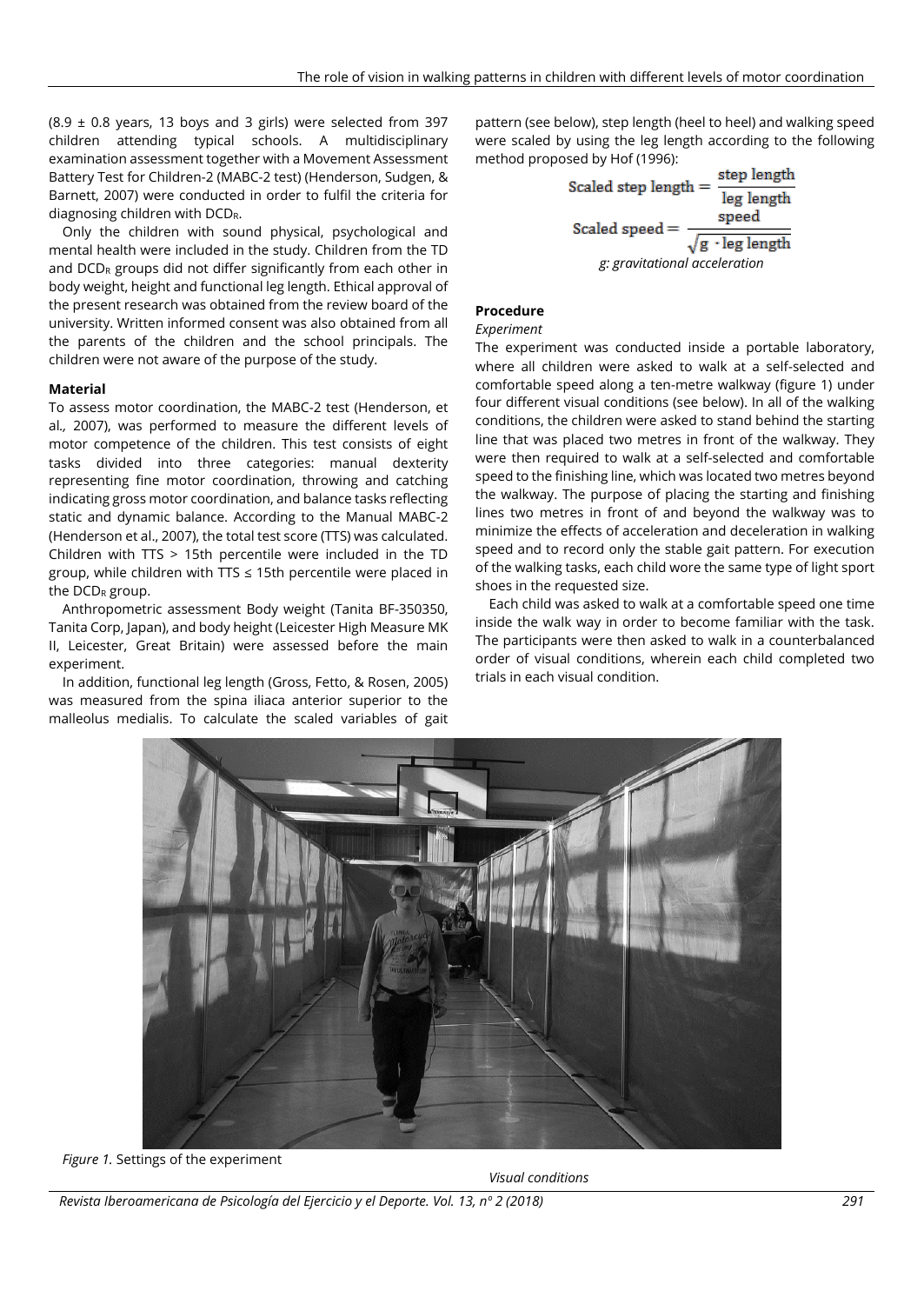In total 4 visual conditions were used. In two visual conditions the children were equipped with PLATO goggles (Translucent Technologies Inc., Toronto, Canada). PLATO goggles have an automatic shutter which allows restriction of vision at predefined intervals. In the condition of *limited vision for 150ms (LV-150),* the goggles were automatically opened for 150ms within each 2s. In the condition of *limited vision for 100ms (LV-100),* the goggles were automatically opened for 100ms within each 2s. Before the start of the trial, the goggles were closed and children were asked to start walking after the goggles opened for the first time. In the *non-vision (NV)* condition, the children wore a fabric eye mask (Prime effects sleep mask, Dunedin, USA) to cover their eyes 10 seconds before beginning of the walk. In the last *full vision (FV)* condition, the children were without any limitations for visual occlusion.

#### *Apparatus and experimental settings*

The Optojump Next instrument (Optojump Next, Version 1.3.20.0, Microgate, Bolzano, Italy) was used to measure the kinetic and kinematic variables of the steps. The Optojump was installed on the floor, with ten one-metre-long transmitting bars connected together and ten one-metre-long receiving bars connected together. The transmitting bars were placed three metres apart from receiving bars. The data were sampled at 1000 Hz and were processed into 1D footfall patterns using appropriate software.

The Optojump equipment was located inside a portable laboratory (15 m x 4 m x 2.5), which was created specifically for the study, and was installed in each schools' gym hall. This portable laboratory was built with a metallic structure completely covered by dark blue fabric on the four sides that surround the structure. The roof of the structure was uncovered. The main purpose of this equipment was to ensure that all the children in all the schools received the same visual information. This structure was used in order to prevent the effects of external stimuli (e.g., sports equipment in the schools' gyms) on directing or disrupting the attention of the participants while walking.

#### **Data analysis**

The data were recorded from the first fourteen steps, i.e. seven gait cycles. The walking pattern was assessed with the selected variables obtained by the Optojump including a) distance variables represented by scaled step length (distance from heel to heel) and stride length (distance from length of two consecutive steps) (cm); b) speed variable indicated by scaled step speed (m.s<sup>-1</sup>); and c) time variables expressed by stance phase, swing phase, single support, load response, and preswing. All the time variables were expressed in seconds (s) and percentage (%), and were based on the time spent and the percentage of each phase of the whole gait cycle. The stance phase (s and %) is the supporting phase of each gait cycle, which begins with the contact of the heel and finishes with the set off of the tip of the same foot. The swing phase (s and %) begins when the tip of the foot leaves the ground and finishes with the contact of the heel. Single support (s and %) is the time between

the last contact for the current support and the first contact of the following support of the same foot. Load response (s and %) is the first double support, and pre-swing (s and %) is the second double support. All of the above mentioned variables were derivates of the Opotojump measurement.

All the gait cycle variables were analysed in a 2 (groups: TD v DCDR) x 4 (visual conditions: FV, LV150, LV100 & NV) mixed-effect (between–within) analysis of variance (ANOVA), with repeated measures on visual conditions ( $\alpha$  = .05). Bonferroni corrections were applied for all ANOVAs ( $\alpha$  = .01). Bonferroni adjustments and pairwise comparison post-hoc tests were used when appropriate. Greenhouse-Geisser epsilon values were used to adjust the degree of laxity in the ANOVAs with repeated measurements to compensate for deviations from the assumption of sphericity. T-test analysis was performed for the anthropometric data. All the analyses were carried out using the statistical software SPSS-22 (IBM, USA).

## **RESULTS**

#### **Motor coordination assessment**

The results showed that the TTS of the MABC-2 test was lower in the DCD<sub>R</sub> group (9.3  $\pm$  4.9 %) in comparison to the TD group (61.8 ± 19.8 %).

## **Variables of gait pattern in different groups and visual conditions**

## *Distance variables*

TD children walked with longer scaled steps, *F*(1,30) = 561.41, *p* < .001, ηp<sup>2</sup> = 0.826, and strides *F*(1,30) = 20.69, *p* < .001, ηp<sup>2</sup> = 0.408, compared to  $DCD<sub>R</sub>$  children, regardless of the visual condition. Also, regardless of the motor competency of children the scaled step length, *F*(2.43,73.09) = 68.00, *p* < .001, ηp2 = 0.949, and stride length, *F*(2.44,73.35) = 95.52, *p* < .001, ηp<sup>2</sup> = 0.761, significantly decreased as the occlusion time increased. However, the interactions of group x vision for both variables were not significant.

#### *Time variables*

The time variables were expressed by the absolutes scores (time spent on the phase), and percentage from the whole gait cycle. Regardless of the visual condition, the results demonstrated that the variables stance phase (s) and single support (s) was longer in the TD group than in the  $DCD<sub>R</sub>$  group. At the same time, the load response (s) and pre-swing (s) phases were shorter in the TD group than in the  $DCD<sub>R</sub>$  group (table 1). No differences were found in swing time. In addition, only stance phase (s) and single support (s) were significantly different between the various visual conditions, regardless of the motor competence group. Upon visual restriction, the time which the participants spent in the above-mentioned phases was shorter (see table 1). Furthermore, the interactions of group x vision were not significant for any of the time variables in the absolute scores (Table 1).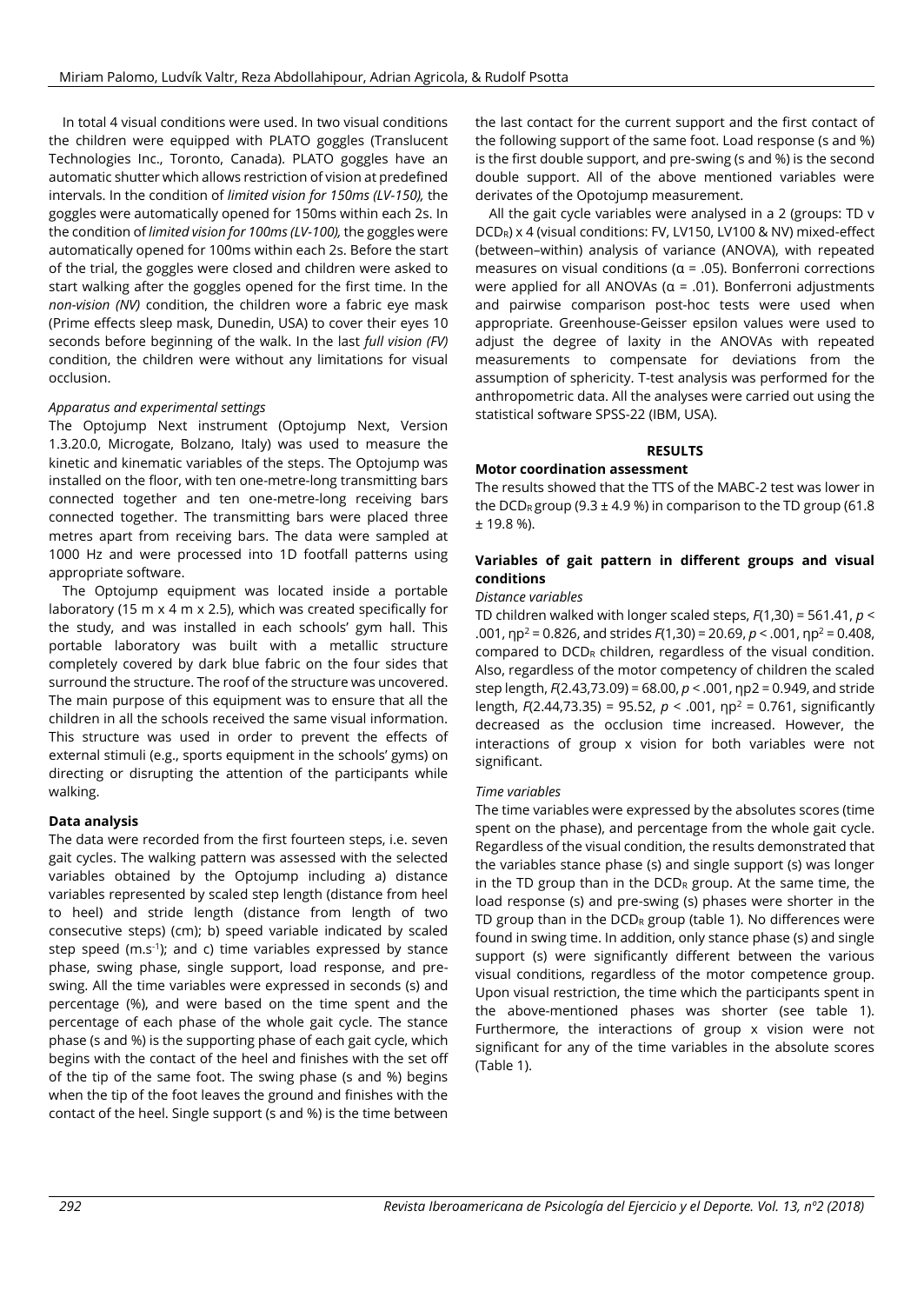# Table 1

*Means, standard deviations and statistical outcome of the time variables in seconds in the visual, limited vision 150, limited vision 100 and non-visual conditions.*

| Variable              | Condition                                | TD children                                                              | DCD <sub>R</sub> children                                                | Group                                            | Vision                                                  | Group x Vision                                          |
|-----------------------|------------------------------------------|--------------------------------------------------------------------------|--------------------------------------------------------------------------|--------------------------------------------------|---------------------------------------------------------|---------------------------------------------------------|
| Single<br>support (s) | <b>FV</b><br>LV150<br>LV100<br><b>NV</b> | $0.33 \pm 0.04$<br>$0.33 \pm 0.02$<br>$0.30 \pm 0.03$<br>$0.24 \pm 0.04$ | $0.08 \pm 0.03$<br>$0.10 \pm 0.05$<br>$0.04 \pm 0.04$<br>$0.02 \pm 0.03$ | $F(1,30) = 14.08$<br>p < .001<br>$np^2 = 0.320$  | $F(2.74, 82.42) = 185.45$<br>p < .001<br>$np^2 = 0.861$ | $F(2.74, 82.42) = 2.31$<br>$p = .081$<br>$np^2 = 0.072$ |
| Stance time<br>(s)    | <b>FV</b><br>LV150<br>LV100<br><b>NV</b> | $0.58 \pm 0.21$<br>$0.61 \pm 0.25$<br>$0.56 \pm 0.21$<br>$0.51 \pm 0.21$ | $0.37 \pm 0.18$<br>$0.41 \pm 0.17$<br>$0.37 \pm 0.16$<br>$0.37 \pm 0.16$ | $F(1,30) = 5.14$<br>$p = .007$<br>$np^2 = 0.146$ | $F(2.15,64.59) = 7.18$<br>$p = .012$<br>$np^2 = 0.193$  | $F(2.15,64.59) = 1.28$<br>$p = .286$<br>$np^2 = 0.041$  |
| Load<br>response (s)  | <b>FV</b><br>LV150<br>LV100<br><b>NV</b> | $0.13 \pm 0.03$<br>$0.14 \pm 0.03$<br>$0.13 \pm 0.02$<br>$0.14 \pm 0.03$ | $0.14 \pm 0.03$<br>$0.15 \pm 0.04$<br>$0.16 \pm 0.02$<br>$0.17 \pm 0.02$ | $F(1,30) = 23.67$<br>p < .001<br>$np^2 = 0.441$  | $F(2.54, 76.29) = 0.87$<br>$p = .444$<br>$np^2 = 0.028$ | $F(2.54, 76.29) = 1.54$<br>$p = .216$<br>$np^2 = 0.049$ |
| Pre-swing (s)         | <b>FV</b><br>LV150<br>LV100<br><b>NV</b> | $0.12 \pm 0.03$<br>$0.14 \pm 0.03$<br>$0.13 \pm 0.02$<br>$0.13 \pm 0.03$ | $0.15 \pm 0.03$<br>$0.16 \pm 0.04$<br>$0.17 \pm 0.02$<br>$0.18 \pm 0.02$ | $F(1,30) = 38.40$<br>p < .001<br>$np^2 = 0.561$  | $F(2.59, 77.81) = 2.41$<br>$p = .081$<br>$np^2 = 0.075$ | $F(2.59, 77.81) = 1.45$<br>$p = .237$<br>$np^2 = 0.046$ |

## Table 2

Means, standard deviations and statistical outcome of the time variables in percentage of the gait cycle in the visual, limited vision 150, limited vision 100 and non-visual conditions

| Variable           | Condition | TD children       | $DCD_R$ children  | Group            | Vision                       | Group X Vision       |
|--------------------|-----------|-------------------|-------------------|------------------|------------------------------|----------------------|
| Single support (%) | <b>FV</b> | $35.83 \pm 4.90$  | $33.70 \pm 2.25$  | $F(1,30) = 0.91$ | $F(2.52,75.60) = 71.83$      | F(2.52, 75.60)       |
|                    | LV150     | $37.29 \pm 3.41$  | $30.99 \pm 1.54$  | $p = .437$       | p < .001                     | $= 3.39$             |
|                    | LV100     | $35.82 \pm 3.59$  | $32.06 \pm 1.79$  | $np^2 = 0.030$   | $np^2 = 0.705$               | $p = .011$           |
|                    | <b>NV</b> | $38.26 \pm 3.58$  | $31.77 \pm 1.13$  |                  |                              | $np^2 = 0.116$       |
|                    | <b>FV</b> | 56.60 ±18.65      | $49.27 \pm 18.83$ | $F(1,30) = 1.85$ | $F(1.70, 51.15) = 4.77$      | F(1.70, 51.15)       |
| Stance time (%)    | LV150     | $55.02 \pm 18.55$ | $42.24 \pm 18.28$ | $p = .171$       | $p = .037$                   | $= 10.24$            |
|                    | LV100     | $53.88 \pm 18.60$ | $40.04 \pm 17.35$ | $np^2 = 0.058$   | $np^2 = 0.137$               | p < .001             |
|                    | <b>NV</b> | $52.55 \pm 18.93$ | $39.81 \pm 17.84$ |                  |                              | $np^2 = 0.240$       |
|                    | <b>FV</b> | $14.83 \pm 1.75$  | $15.29 \pm 1.89$  | $F(1,30)=44.40$  | $F(2.75, 82.75) = 7.23$      | F(2.75, 82.75)       |
| Load response (%)  | LV150     | $13.44 \pm 1.91$  | $10.63 \pm 2.02$  | p < .001         | p < .001<br>$np^2 = 0.194$   | $= 7.11$<br>p < .001 |
|                    | LV100     | $13.12 \pm 1.71$  | $7.28 \pm 1.61$   | $np^2 = 0.597$   |                              |                      |
|                    | <b>NV</b> | $12.11 \pm 1.30$  | $4.28 \pm 1.81$   |                  |                              | $np^2 = 0.192$       |
|                    | <b>FV</b> | $5.94 \pm 2.10$   | $0.28 \pm 2.07$   | $F(1,30)=65.40$  | $F(2.74, 82.26) = 2.92$      | F(2.74, 82.26)       |
| Pre-swing (%)      | LV150     | $4.29 \pm 1.56$   | $0.62 \pm 1.26$   | p < .001         | $p = .038$<br>$np^2 = 0.089$ | $= 14.60$            |
|                    | LV100     | $4.94 \pm 1.44$   | $0.7 \pm 2.03$    | $np^2 = 0.686$   |                              | p < .001             |
|                    | <b>NV</b> | $2.18 \pm 1.73$   | $3.76 \pm 1.38$   |                  |                              | $np^2 = 0.327$       |

#### Table 3

Significant results from post hoc tests for the significant variables of the time variables in percentage in the interactions of group x vision. The *results are common for the variables including single support (%), stance time (%), load response (%) and pre-swing (%).*

|                  | TD children |           |         |                          | DCD <sub>R</sub> children |         |           |           |
|------------------|-------------|-----------|---------|--------------------------|---------------------------|---------|-----------|-----------|
|                  | <b>FV</b>   | LV150     | LV100   | <b>NV</b>                | <b>FV</b>                 | LV150   | LV100     | <b>NV</b> |
| TD children      |             |           |         |                          |                           |         |           |           |
| <b>FV</b>        |             |           |         |                          |                           |         |           |           |
| LV150            | <b>NS</b>   |           |         |                          |                           |         |           |           |
| LV100            | $\star$     | $\star$   |         |                          |                           |         |           |           |
| <b>NV</b>        | $\star$     | $\star$   | $\star$ | $\overline{\phantom{0}}$ |                           |         |           |           |
| $DCD_R$ children |             |           |         |                          |                           |         |           |           |
| <b>FV</b>        | $\star$     | <b>NS</b> | $\star$ | $\star$                  |                           |         |           |           |
| LV150            | $\star$     | <b>NS</b> | $\star$ | $\star$                  | <b>NS</b>                 |         |           |           |
| LV100            | $\star$     | $\star$   | $\star$ | $\star$                  | $\star$                   | $\star$ |           |           |
| <b>NV</b>        | $\star$     | $\star$   | $\ast$  | $\star$                  | $\star$                   | $\ast$  | <b>NS</b> |           |

*Note:*  $* p < .05$ ; NS = not significant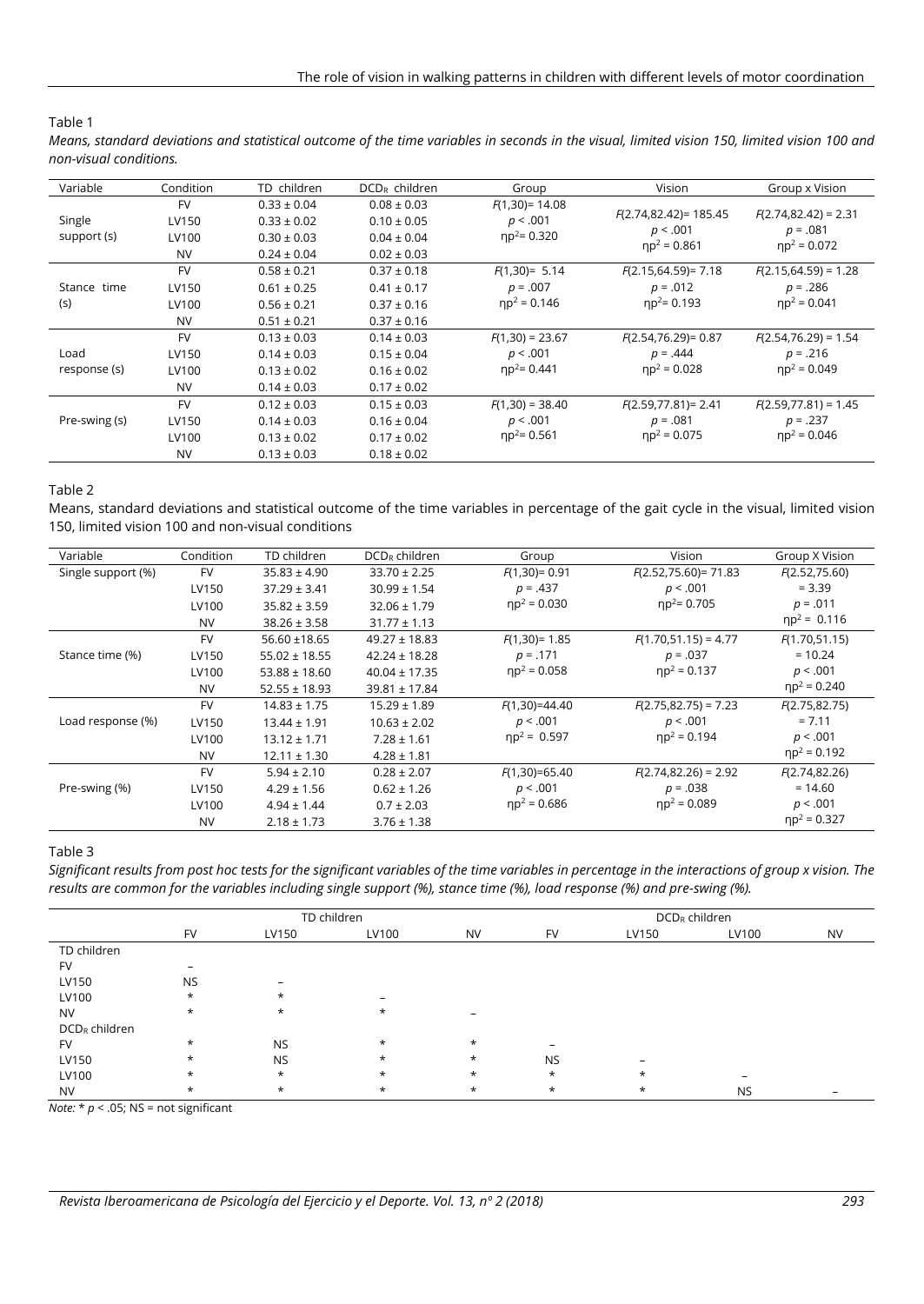With respect to the relative time variables, the results demonstrated that the stance phase (%), swing phase (%) and single support (%) were not significantly different between TD and  $DCD<sub>R</sub>$  children regardless of the visual condition. However, the load response (%) and pre-swing (%) were higher in the DCD<sup>R</sup> group than in the TD group. In addition, the stance phase (%), single support (%), load response (%) and pre-swing (%) were significantly different between visual conditions, regardless of the motor competence groups. Furthermore, the interactions of group x vision were significant in stance time (%), single support (%), load response (%) and pre-swing (%) (Table 2). Significant results from the post hoc tests are shown in Table 3. Concerning the speed, the results showed that TD children walked significantly faster than DCD<sup>R</sup> children, *F*(1,30) = 15.03, *p* < .001,  $np^2$  = 0.334, regardless of the visual condition. In addition, the speed of walking decreased significantly as the occlusion time increased, regardless of the level of motor competence, *F*(2.05,61.74) = 26.48, *p* < .001, ηp<sup>2</sup> = 0.469. However, the interactions of group x vision were not significant.

#### **DISCUSSION**

The goal of the present study was to examine the differences in information processing between TD and  $DCD<sub>R</sub>$  children by changing visual conditions while walking. Specifically, the present study addressed the question of whether parameters related to walking pattern, including distance, speed and time variables, are different between TD and  $DCD<sub>R</sub>$  children under different visual conditions.

## *Speed variables*

The results of the current study demonstrated that the walking performance of the TD children was significantly different from the children with  $DCD<sub>R</sub>$  regardless of visual conditions (Table 1). These differences while walking were found in the speed variable and also in both distance variables, showing that TD children walked faster (m.s<sup>-1</sup>), with longer steps and strides (m) than their DCD<sub>R</sub> peers. Support for the present results also can be found in observational studies (Larkin & Hoare, 1991; Woodruff, Bothwell-Myers, Tingley, & Albert, 2002) and in quantitative research (Palomo, Psotta, Agricola, Abdollahipour, & Valtr, 2015), in which gait characteristics were different between DCD and control groups. Also, regardless of visual conditions, the results showed that there were significant differences between the groups in some of the variables in time (s) (Table 1). For example, TD children spent more time than  $DCD_R$  children in stance phase (s) and single support (s). At the same time, the load response (s) and pre-swing (s) phases were shorter in the TD group than in the  $DCD<sub>R</sub>$  group, supporting the idea that DCD children have balance problems (Cherng, Hsu, Chen, & Chen, 2007; Geuze, 2003; Tsai, Wu, & Huang, 2008) and spend more time in those phases related to double support (Cermak & Larkin, 2002; Deconinck, DeClerq, Savelsbergh, VanCoster, Oostra, Dewitte, & Lenoir, 2006b; Sudgen & Chambers, 2005; Wilmut, Du, & Barnett, 2016), which are more advantageous for maintaining balance compared with single support phases. The results of the time variables in percentages, including the load response and preswing phases, showed that the percentages from the whole gait cycle were higher in DCD<sub>R</sub> children than in their TD peers. This is in contrast with the results of Deconinck et al. (2006b). However, in the study by Deconinck et al. (2006b), the children walked on

a motor-driven treadmill. The different environment in which the walking task took place could change the walking pattern. In other words, various walking pathways may affect both groups of TD and  $DCD_R$  children in adapting the gait cycle under different conditions. Another possible explanation of the differences in gait pattern in  $DCD_R$  children is that the different gait pattern is an adaptive response to problems on the neuromuscular or postural control level, rather than an abnormal phenomenon (Deconinck et al., 2006b; Rosengren, et al., 2009).

The results of this study also showed that the performance of the children was different between FV, LV150, LV100 and NV conditions, regardless of the level of motor competence in both distance variables (scaled step length and stride length), the speed variable and some of the time variables including the stance phase (% and s), single support (% and s), load response (%) and pre-swing (%), showing that children walked faster and with longer steps in the FV condition than in LV150, LV100 and NV conditions (Table 2). These results support the view that visual information has an important influence on the spatial parameters of the gait cycle in children (Deconink et al.*,* 2006a; Williams, Ashley, & Ullmann, 2010). With increased visual occlusion, children probably adopted a more cautious gait pattern. A similar pattern was observed also in adults and elderly persons (Saucedo & Yang, 2017). However, the swing phase (% and s), load response (s) and pre-swing (s) did not differ between the different visual conditions, supporting the hypothesis in which other information inputs such as proprioceptive ones could contribute more effectively for these parameters (Tremblay, 2010). Also, by decreasing walking speed, the children may increase time for sensory exploration (Hallemans et al., 2009) and utilization of the gained information.

In this line, the study highlights, when scaled to the total gait cycle duration, TD children in LV100 and NV obtained higher percentages from the gait cycle in the stance phase, single support, load response and pre-swing than  $DCD<sub>R</sub>$  in the FV condition. These results suggest that the mechanisms of using proprioceptive feedback were better when TD children were walking under non-visual conditions in comparison with DCD<sup>R</sup> children who received both normal visual information and proprioceptive feedback. To our knowledge, this study is the first to show that walking patterns for TD children in the absence of vision were more rhythmic than their  $DCD<sub>R</sub>$  peers in the presence of vision.

Concerning the different visual conditions in the TD group (Table 2 and 3), the stance phase (%), single support (%), load response (%) and pre-swing (%) were significantly different in FV compared to LV100 and NV. However, FV and LV150 conditions were not different from each other. Furthermore, LV150 was also significantly different from LV100 and NV. The same results were found with the  $DCD_R$  children in all visual conditions (Table 2 and 3). Although Palomo et al. (2015) did not find any interaction results, most probably due to the smaller sample size, the current results suggest that 150ms is enough time to obtain and utilize visual information for walking with a normal gait pattern, while 100ms seems not to be enough, either for TD children or for DCD<sub>R</sub> children. These results can support informationprocessing time theory, in which the minimum time of exposition of the stimulus to be detected is between 100ms and 150ms (Schmidt & Lee, 2011; Vickers, 2007).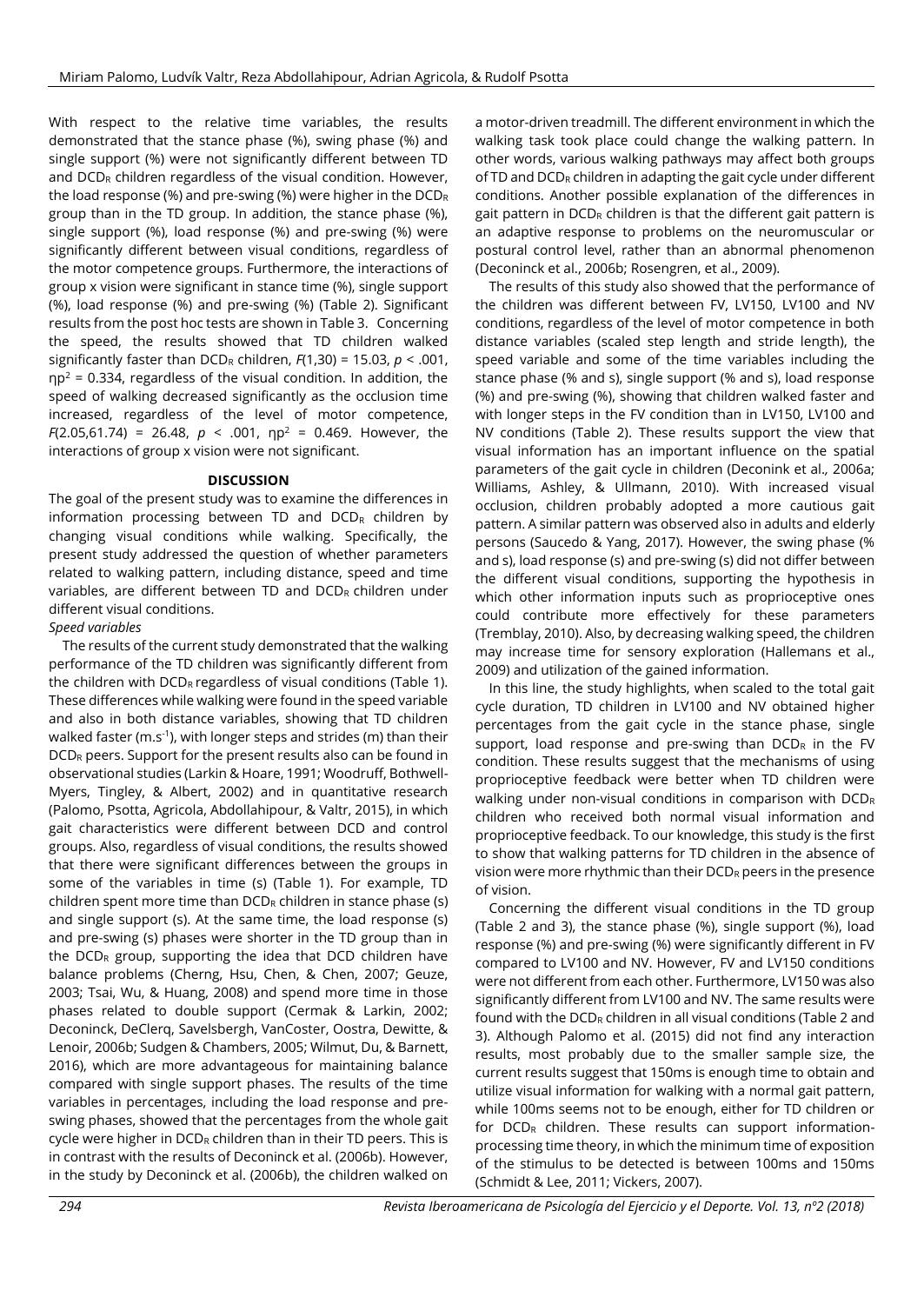Since there were significant differences in FV condition between the TD and  $DCD_R$  groups, it can be concluded that there is a general difference between these groups. Considering the differences in the two groups in the stance phase (%), single support (%), load response (%) and pre-swing (%), the TD and  $DCD<sub>R</sub>$  groups were different only in the LV100 and NV conditions, when a significant difference was found only in the TD group (table 3). These results could be explained by the time that children need to process visual information. It has been suggested that DCD children in comparison with their TD peers have impairments in the processing of the visual information that is relevant to the performance of motor tasks (Miles, Wood, Vine, Vickers, & Wilson, 2015; Piek & Dyck, 2004; Sigmundsson, Hansen, & Talcott, 2003; Tsai, Wilson, & Wu, 2008). Therefore, it can be assumed that the lower level of motor competence affects the time which children need to process the visual information and their capability of gait adaption to the visual inputs. The current results show that TD children are more able to process visual information in less time than  $DCD<sub>R</sub>$  children, suggesting that  $DCD_R$  children have more difficulties in adapting their gait to external inputs (Deconinck et al., 2006a). However, more studies focusing on the amount of time which DCD children need to perceive and process visual information are required. Such information would help us understand processing of visual information in DCD children while walking.

In conclusion, the results of the present study suggest that withdrawing and limiting vision affect the length, speed and time variables of the gait cycle in children, regardless of their motor competence. Although visual information has an influence on walking, it could not affect on all of the spatio-temporal parameters of the gait cycle, suggesting that the other information inputs such as proprioceptive ones could contribute more effectively for these parameters. Regarding the rhythm of the total gait cycle duration, TD children were able to use proprioceptive feedback under non-visual conditions in comparison with DCD<sub>R</sub> children who received both normal visual information and proprioceptive feedback. This might show that not only vision but also proprioception information was not processed appropriately in  $DCD_R$  children. Such knowledge can be utilized in intervention for DCD children.

#### **REFERENCES**

- American Psychiatric Association. (2013). *Diagnostic and statistical manual of mental disorders* (DSM-5) (5th ed.). Washington, DC: American Psychiatric Press.
- Ayres, J. A. (1972). *Sensory integration and learning disorders*. Los Angeles, CA: Western Psychological Services.
- Bair, W. N., Barela, J. A., Whitall, J., Jeka, J. J., & Clark, J. E. (2011). Children with Developmental Coordination Disorder benefit from using vision in combination with touch information for quiet standing. *Gait and Posture, 34,* 183-190.
- Barnett, A., & Henderson, S. E. (2005). Assessment of handwriting in children with Developmental Coordination Disorder. In D. A. Sugden, & M. E. Chambers (Eds.), *Children with Developmental Coordination Disorder* (pp. 168-188). London: Whurr Publishers.
- Bieber, E., Smits-Engelsman, B. C., Sgandurra, G., Cioni, G., Feys, H., Guzzetta, A., & Klingels, K. (2016). Manual function outcome measures in children with developmental

coordination disorder (DCD): Systematic review. *Research in Developmental Disabilities, 55*, 114-131.

- Cermak, S. A., & Larkin, D. (2002). *Developmental Coordination Disorder*. Albany, NY: Thomson Learning.
- Cherng, R. J., Hsu, Y. W., Chen, Y. J., & Chen, J. Y. (2007). Standing balance of children with developmental coordination disorder under altered sensory conditions. *Human Movement Science, 26*, 913-926.
- Deconinck, F. J. A., DeClerq, D., Savelsbergh, G. H. P., VanCoster, R., Oostra, A., Dewitte, G., & Lenoir, M. (2006a). Visual contribution to walking in children with Developmental Coordination Disorder. *Child: Care, Health & Development, 32*, 711-722.
- Deconinck, F. J. A., DeClerq, D., Savelsbergh, G. H. P., VanCoster, R., Oostra, A., Dewitte, G., & Lenoir, M. (2006b). Differences in gait between children with and without developmental coordination disorder. *Motor Control*, *10*, 125-142.
- Ferguson, G. D., Aertssen, W. F. M., Rameckers, E. A. A., Jelsma, J., & Smits-Engelsman, B. C. M. (2014). Physical fitness in children with developmental coordination disorder: Measurement matters. *Research in Developmental Disabilities, 35*, 1087-1097.
- Forseth, A. K., & Sigmundsson, H. (2003). Static balance in children with hand-eye co-ordination problems. *Child: Care, Health & Development*, *29*, 569-579.
- Gallahue, D. L., & Ozmun, J. C. (1998). *Understanding motor development: Infants, children, adolescents, adults* (4th ed.). Boston, MA: WCB/McGraw-Hill.
- Geuze, R. H. (2003). Static balance and developmental coordination disorder. *Human Movement Science*, *22*, 527- 548.
- Gross, J., Fetto, J., & Rosen, E. (2005). *Vysetreni pohyboveho aparatu. Musculo eskeletal examination*. Prag: Triton.
- Hallemans, A., Beccu, S., Van Loock, K., Ortibus, E., Truijen, S., & Aerts, P. (2009). Visual deprivation leads to gait adaptations that are age-and context–specific: I. Step-time parameters. *Gait & Posture*, *30*, 55-59.
- Haywood, K. M., & Getchell, N. (2001). *Lifespan motor development* (3rd ed.). Champaign, IL: Human Kinetics.
- Henderson, S. E., & Barnett, A. L. (1998). Developmental movement problems. In J. Rispens, T. Van Yperen, & W. Yule (Eds.), *Disorders Perspectives on the classification of Specific Developmental* (pp. 191-213). Amsterdam: Kluver.
- Henderson, S. E., Sugden, D. A., & Barnett, A. L. (2007). *Movement Assessment Battery for Children-2.* London: Harcourt Assessment.
- Hof, A. L. (1996). Scaling gait data to body size. *Gait & Posture*, *4*, 222-223.
- Jelsma, D., Ferguson, G. D., Smits-Engelsman, B. C. M., & Geuze, R. H. (2015). Short-term motor learning of dynamic balance control in children with probable developmental coordination disorder. *Research in Developmental Disabilities, 38*, 213-222
- Jelsma, D., Geuze, R., Mombarg, R., & Engelsman, B. (2014). The impact of Wii Fit intervention on dynamic balance control in children with probable Developmental Coordination Disorder and balance problems. *Human Movement Science, 33*, 404-418.